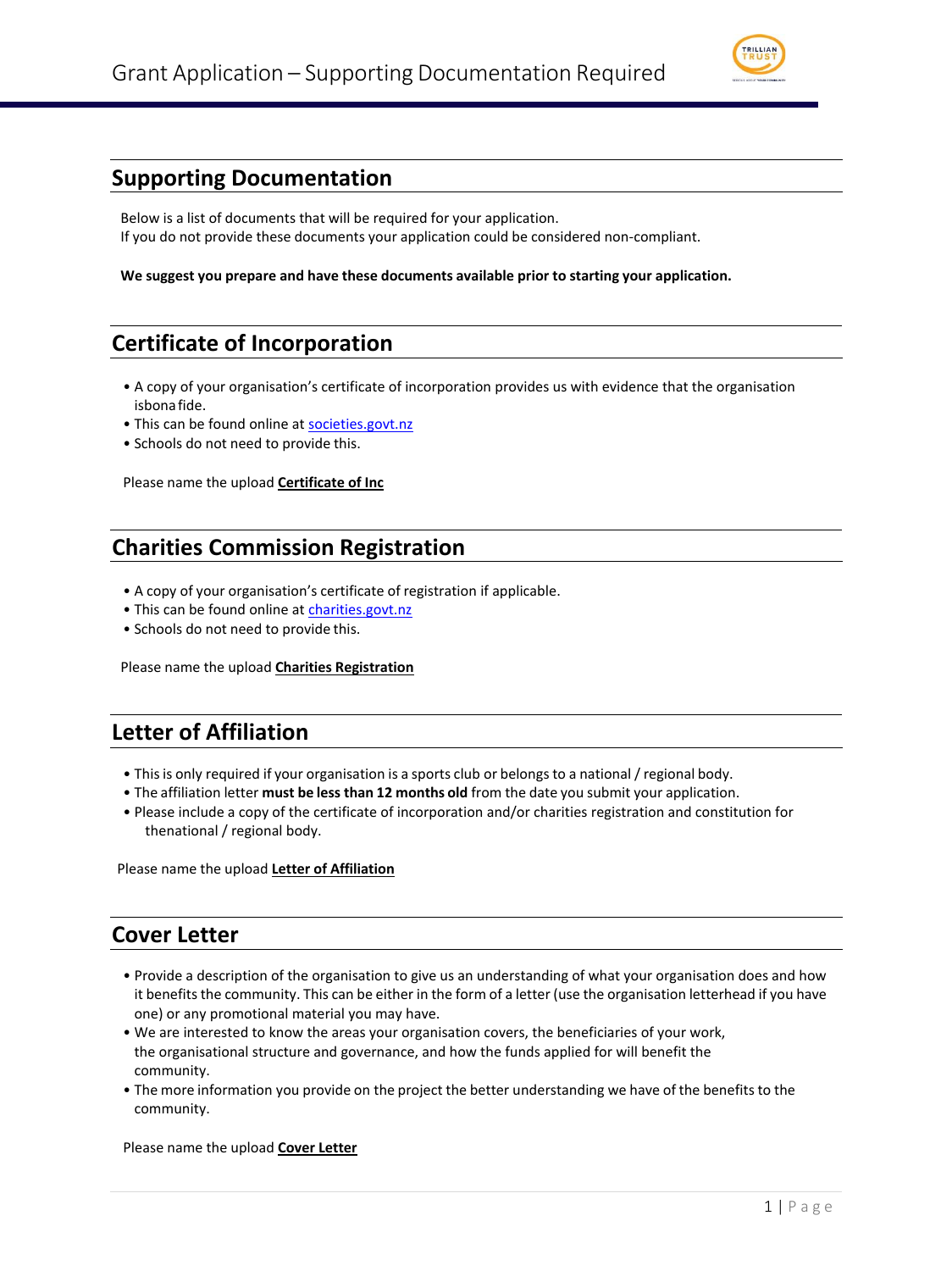

### **Pre-printed Deposit Slip for the Organisation's bank account**

- The deposit slip or statement must match the legal entity name of the organisation applying forfunding.
- If you do not have a pre-printed depositslip, then you can provide bank generated account details verified by the bank (**must be less than 12 months old** form the date you submit your application)

Please name the upload **DepositSlip**

## **Financial Statements/Set of Accounts**

- Must provide of a copy of the Organisation's most recent audited Financial Statements/Set of Accounts that refer to the last full Financial Year
- Must include Performance Report (Income Statement or Statement of Financial Performance)
- Must include Position Report (Balance Sheet or Statement of Financial Position) If the above information is not available, we may accept the following:
- Set of Accounts that are not audited
- Organisation's Bank Statements from the last 3 months

Please name the upload **Financials**

#### **Resolution**

- The resolution confirms the organisation's board/executive committee have endorsed to apply to Trillian Trust for funding.
- A separate resolution must be provided if the minutes are not signed by the Chairperson, Treasurer and/or Secretary of the Board (not the minute taker secretary) and/or if the Minutes do not specify in detail the resolution agreed by the Board.

The Resolution must include the following information:

- Must be an official letterhead from the Organisation
- Must include a statement that a decision has been made to apply to Trillian Trust for a grant
- Must include the date the decision was made (it must be no more than 3 months old)
- Must not be more than 3 months old from the date of application
- Must state the requested dollar amount
- Must state what the funds will be used for
- Must confirm that the resolution is a true and correct record of the decision
- Must be signed by an Executive Board Member (not the minute taker secretary)

Please name the upload **Resolution**

### **Endorsement from the Principal**

• If you are applying from a school, please provide a letter from the Principal endorsing this application.

Please name the upload **Principals Letter**